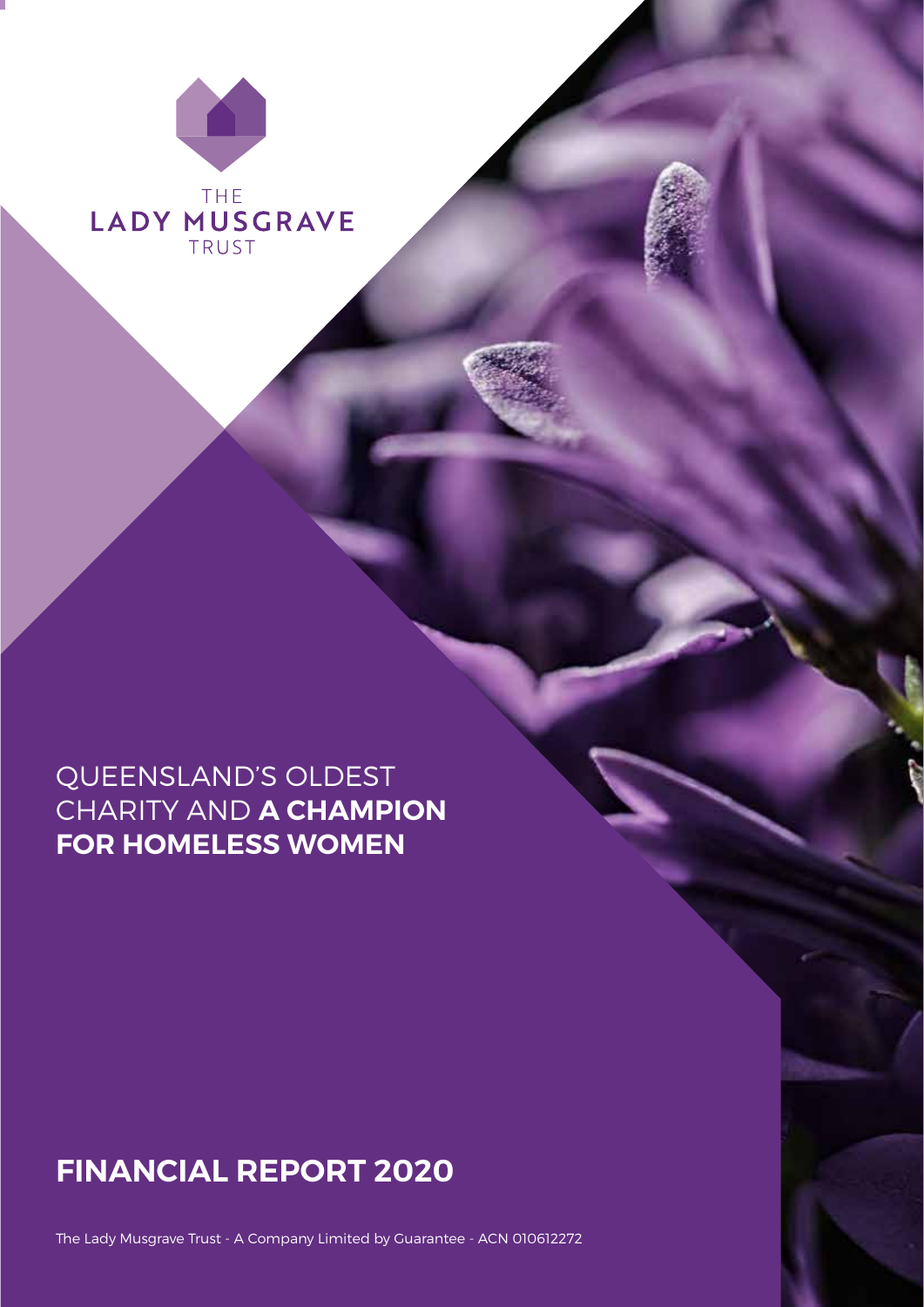

# **Contents**

| Statement of Profit or Loss and Other |
|---------------------------------------|
|                                       |
|                                       |
|                                       |
|                                       |
| Auditor's Independence Declaration 20 |
|                                       |

The Lady Musgrave Trust | A Company Limited by Guarantee | ACN 010 612 272 Annual Report | Financial Year Ended 31st December, 2020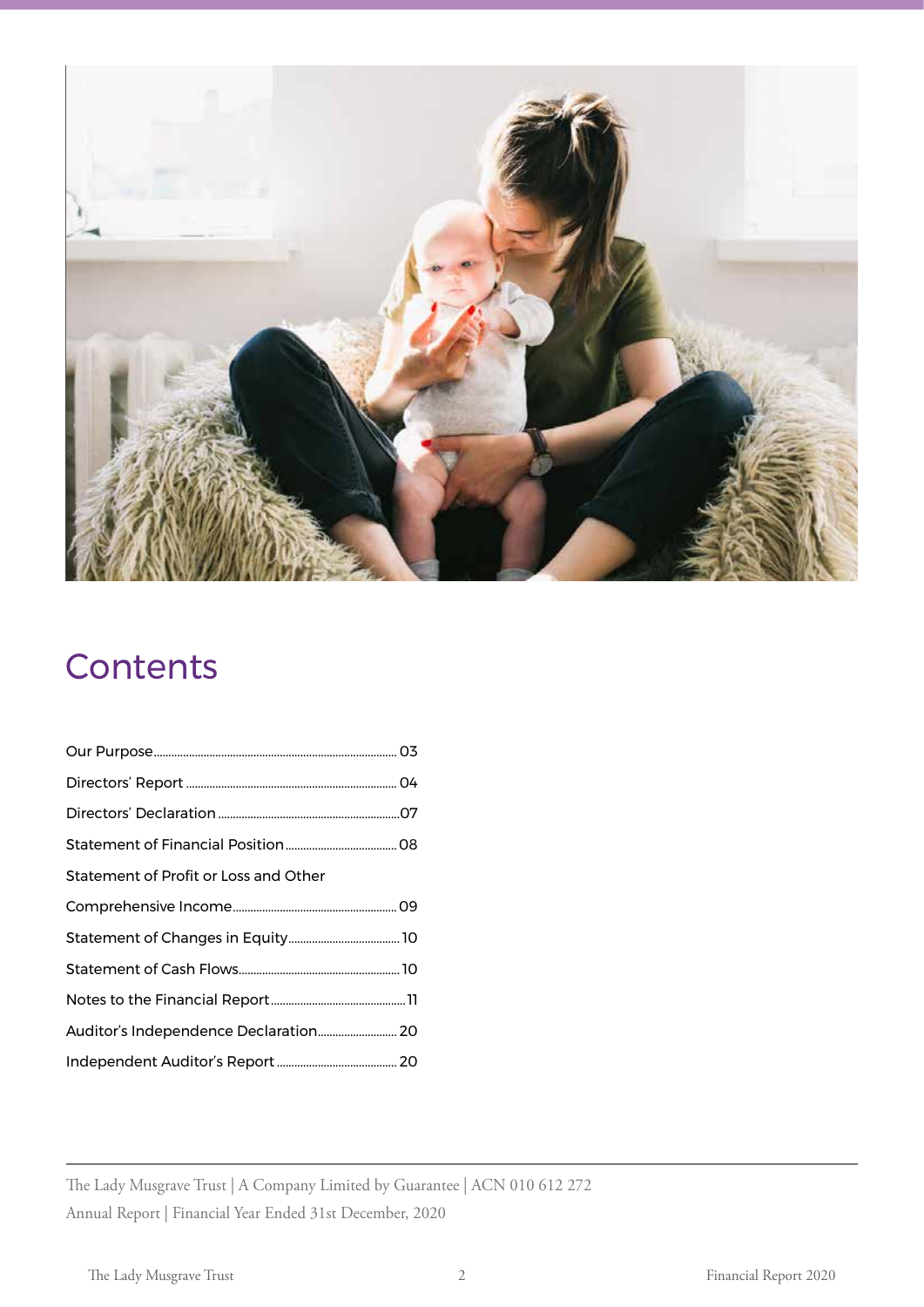## Our Purpose

*That Queensland's women and their children are free from homelessness – to live safe and fulfilled lives.* 

## Our Vision

## Our Core Values

Supporting our vision and providing a cohesive identity for our stakeholder groups as follows:

- 1. Hope and compassion for the safety of others, especially being responsive to women in need.
- 2. Respect and relevance to the community is essential for the Trust to gain the recognition and support necessary for its continued growth and service to young women.
- 3. Collaboration wherever the Trust can gain benefits for the homeless.
- 4. Commitment to drive change and improvement.

## Our Role and Purpose

The Lady Musgrave Trust is committed to helping homeless women and children throughout Queensland to renew their lives. We aim to be innovative and creative as we advocate for the homeless; collaborate with the sector; and inform the community – whilst always focusing on helping to break the cycle of homelessness.

## Our Working Environment and Challenge

There are close to 10,000 women throughout Queensland impacted by homelessness at any time as a result of complex matters such as domestic violence, poverty, mental or physical issues. The homelessness sector continues to face ongoing challenges with continual policy reforms across Government. The shortage of safe accommodation for women remains a challenge, particularly as the prevalence of domestic violence increases. The key to successful progress for the Trust and communities sector is the need to be flexible, self-reliant, innovative and increasingly collaborative.

Since being established in 1885, and as Queensland's oldest charity, our priority has always been to provide accommodation and services to young women in need. Our Queensland-wide Handy Guide for Homeless Women, mobile app, and Forum have created a platform for greater participation by community and state-wide businesses in resolving the homelessness issue. This collaborative approach will ultimately lead to sustainable futures for women and a reduction on State-wide resources.

### Our Service

Every year we work hard to deliver a range of services that will improve the lives of homeless (or near homeless) women and their children through the provision of essential and often life changing accommodation, supporting services and vital information. To facilitate delivery of the Trust's mission, we focus on the following three areas:

- 1. Accommodating homeless young women safely and cost effectively through partnerships;
- 2. Empowering women across Queensland by providing them with information about vital and life-saving services available across the State.
- 3. Strengthening, informing and collaborating with the community and sector to help break the cycle of homelessness for all women in Queensland.

We are diligent about ensuring our sustainability - We strive to be a strong, resilient and sustainable organization that is responsive to change and can maximise its contribution to the people of Queensland.

### Our Effectiveness

We will measure the effectiveness of The Lady Musgrave Trust by the:

- » Successful implementation of our core services to clients
- Satisfaction with our services by our clients and partners
- » Implementation of partnership activities that will sustain the future of the Trust
- » Expanded visibility and image of the Trust in the community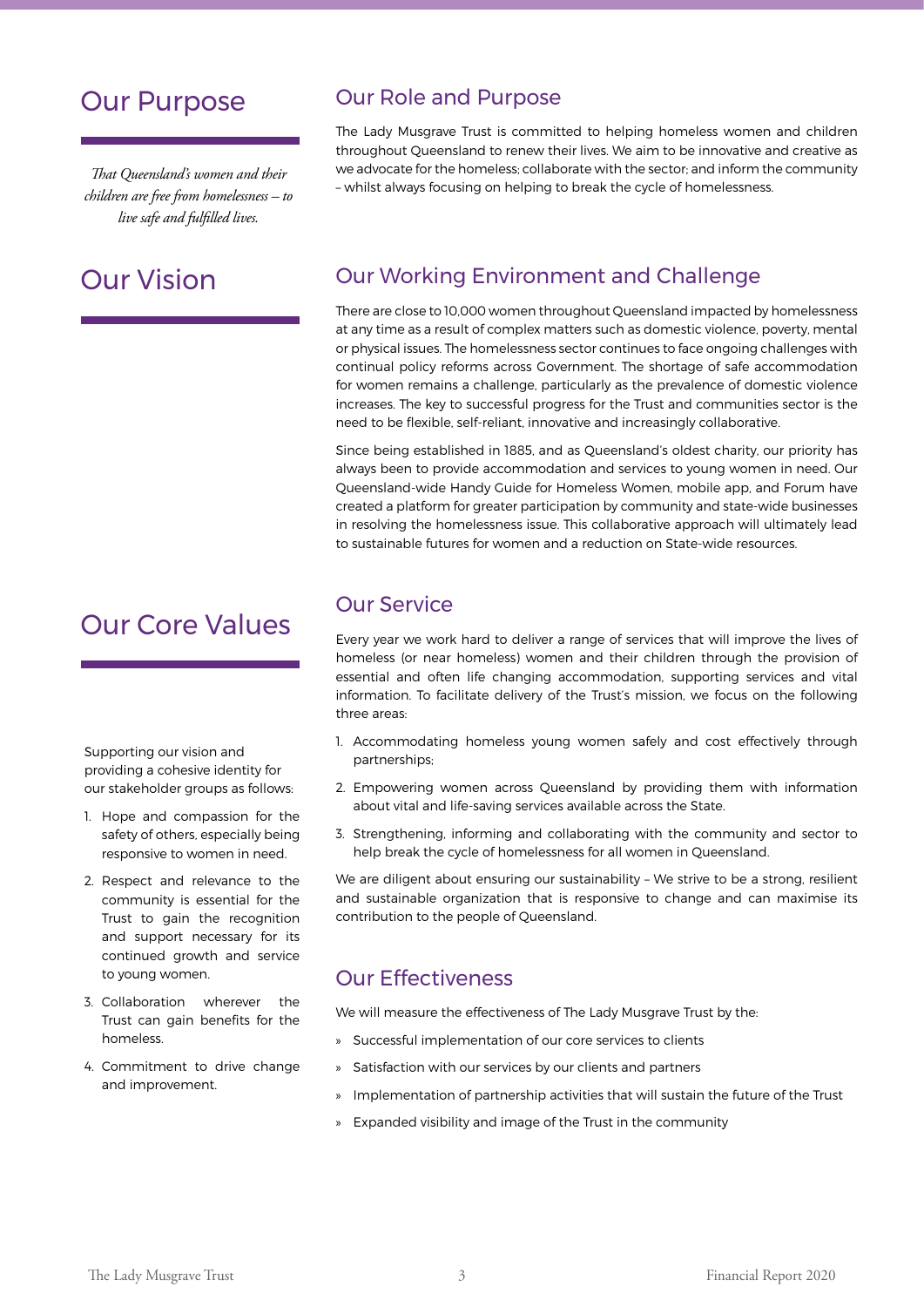## Directors' Report













## Director Details:

The Directors of The Lady Musgrave Trust present this report with the financial statements of the company for the financial year ended December 31 2020. The following persons were directors of the company during the whole of the financial year and up to the dates of this report, unless otherwise stated.

### Patricia McCormack - *President*

#### Appointed 17.05.12

Experienced Director, Senior HR Executive in finance and IT industries and a Management Consultant currently managing her own consultancy, People Focus. Holds a Bachelor Degree from Queensland University with a major in Organisational Psychology and Industrial Relations.

## Jocelyn Monique - *Treasurer*

#### Appointed 30.10.20

With more than 30 years' experience in finance and 10 years' board experience, Jocelyn has a solid reputation as a senior finance executive and trusted advisor for Boards and business owners. Jocelyn has held a number of Finance Director roles throughout Europe, Africa and Asia. She is a Fellow of the Institute of Chartered Accountants, a Certified Member of the Governance Institute of Australia and a Member of the Australian Institute of Company Directors.

## David Callaghan - *Director*

#### Appointed 20.8.15

Partner at Mullins Lawyers and has expertise in corporate and business advisory with a particular focus on mergers and acquisitions. Has provided advice to a number of Boards in the not-for-profit and charity sector, particular with Corporations Act and other regulatory compliance as well as risk minimisation strategies and policy.

## Jennifer Clark - *Director*

#### Appointed 18.10.18

Experienced in development and management of social and affordable housing gained throughout her career in both the Queensland public sector and community organisations. A member of the Queensland Community Housing Standards and Accreditation Council, served as Queensland Director on the Board of the Australasian Housing Institute, and was a long term Director of the Monte Carlo Caravan Park.

### Dr Louise Kelly – *Director*

#### Appointed 13.11.2017

Senior Lecturer at the QUT Business School and teaches and researches in the digital advertising and marketing discipline. Her research areas are social media, integrated marketing communications and privacy online. Holds a Bachelor of Business degree majoring in Marketing, a Masters degree, a Doctorate of Philosophy and is a Senior Fellow of the Higher Education Academy.

### Belinda Carroll – *Director*

#### Appointed 20.06.2019

National Senior Manager of Events (Corporate Affairs) at the Suncorp Group, and more than 15 years' experience in business development, fundraising, partnership, event coordination, stakeholder engagement, and project management within both the corporate and not-for-profit sectors, Holds a degree in Sport Development and Event Management.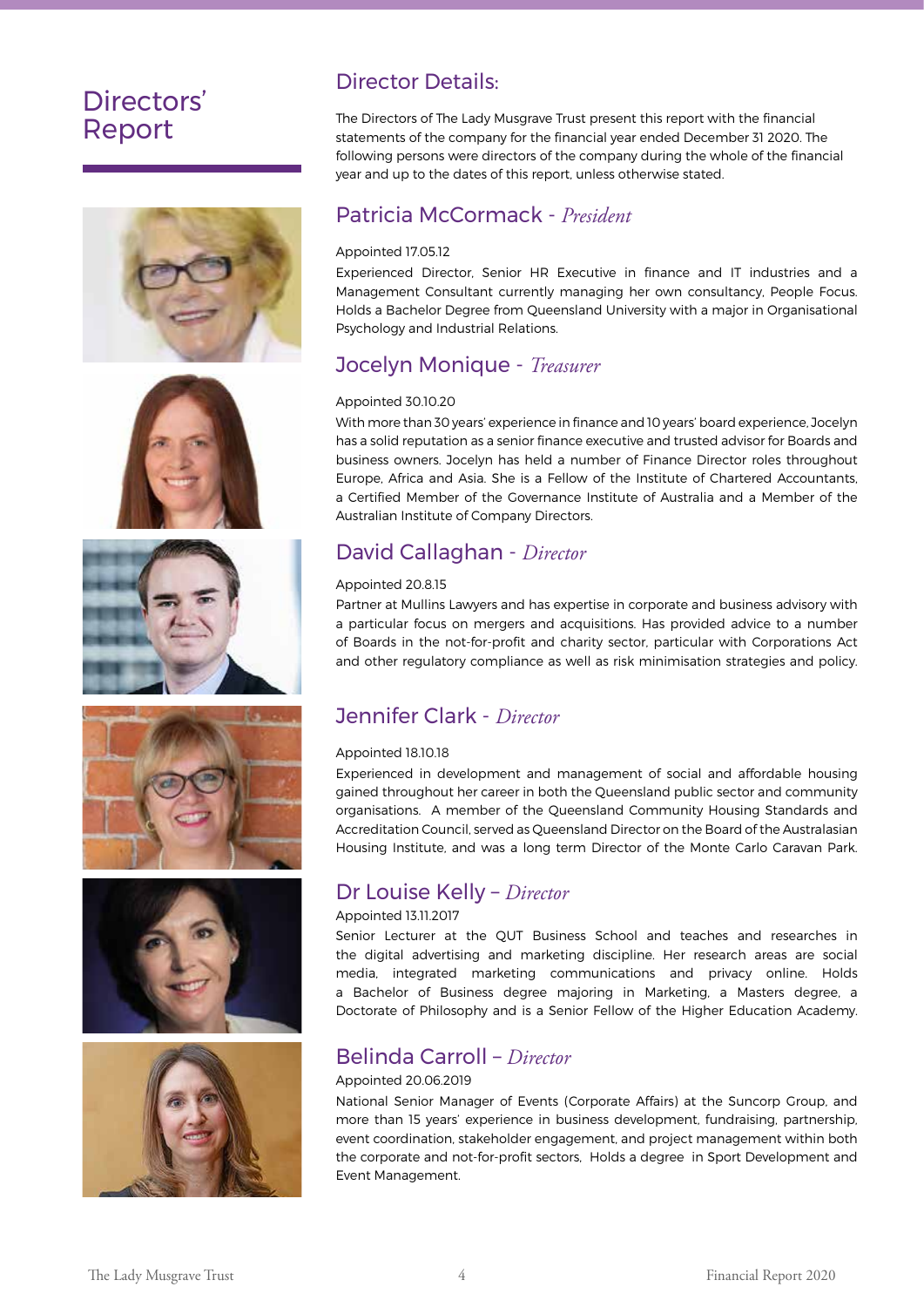







## Allison McKelvie – *Director*

Partner at Hall Browns Accountants and has over 25 years' experience in taxation and business services. Allison provides strategic taxation and business advice to a wide range of clients and knows that playing an active role in client's businesses and focussing on their long term goals and financial well-being is key to any client relationship. Allison holds a Bachelor of Business, is a member of the CPA's, a registered tax agent and licensed SMSF adviser. As a female in business both employing women and supporting female clients, Allison is looking forward to bringing financial skills gained in Public Practice to young women who are less fortunate.

## Joy Williams - Treasurer

#### Appointed 9.2.15 - Resigned 30.9.20

Experienced executive spanning public and private sector organisations in senior financial and operational roles across a wide range of industries. Holds a Bachelor of Commerce, Graduate Diploma in Business Administration, is a Fellow of CPA Australia and a Member of both the Australian Institute of Company Directors and the Queensland Justices Association.

## Jeannette Scott– *Company Secretary*

#### Appointed 21.03.18

Solicitor with over 15 years in the regulatory environment, focusing on the charity and NFP sectors, and including senior in-house counsel roles with the National Heart Foundation, and ADMA (the Association for Data-Driven Marketing and Advertising). Member of various professional bodies including ACLA (Australian Corporate Lawyers Association), GRCI (Governance Risk and Compliance Institute), and iappANZ (International Association of Privacy Professionals Australia New Zealand).

### Pixie Annat – *Business Advisor*

#### Resigned as Director 19.5.16. Currently Business Advisor.

Experienced Director, former Director of Nursing and CEO of St Andrews War Memorial Hospital, Former Director of TriCare Limited and former Federal President of the Royal Australian Nursing Federation.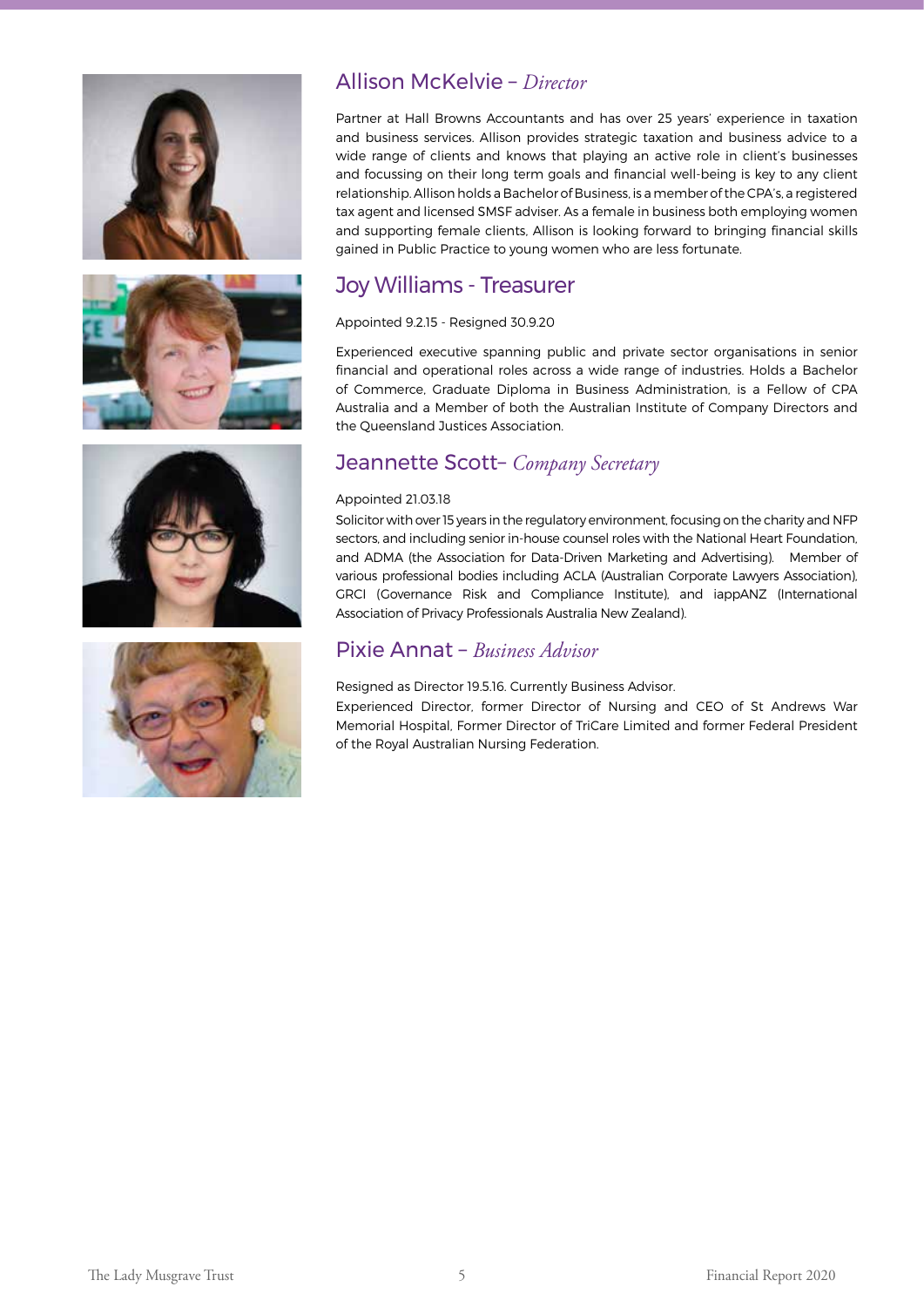## Directors' Report

### Directors' Meetings

The number of Directors' meetings held during the year and the number of meetings attended by each Director were as follows:

|                    | Eligible | Attended |
|--------------------|----------|----------|
| Patricia McCormack | 8        | 8        |
| Joy Williams       | 6        | 5        |
| Jocelyn Monique    | 2        | 2        |
| Jeanette Scott     | 8        | 8        |
| David Callaghan    | 8        | 6        |
| Louise Kelly       | 8        | 8        |
| Jennifer Clark     | 8        | 7        |
| Belinda Carroll    | 8        | 6        |
| Allison McKelvie   | 8        | 8        |

### Board appointments & resignations

Joy Williams (Treasurer) – resigned effective 30 September 2020

Jocelyn Manique (Treasurer) – appointed effective 1 October 2020

### Contribution to Winding Up

The Company does not have share capital and no member is entitled to participate in sharing or benefitting from the profits of the company. The liability of the members is limited to an amount which is not to exceed \$100 per member in the event the company is wound up.

### Auditor's Independence Declaration

A copy of the auditor's independence declaration as required under section 307C of the Corporations Act 2001 is included in this report and forms part of the Directors' Report.

Signed in accordance with the resolution of the Directors On behalf of the Directors

Ms Patricia McCormack

**Director** *Brisbane, 30 April 2021*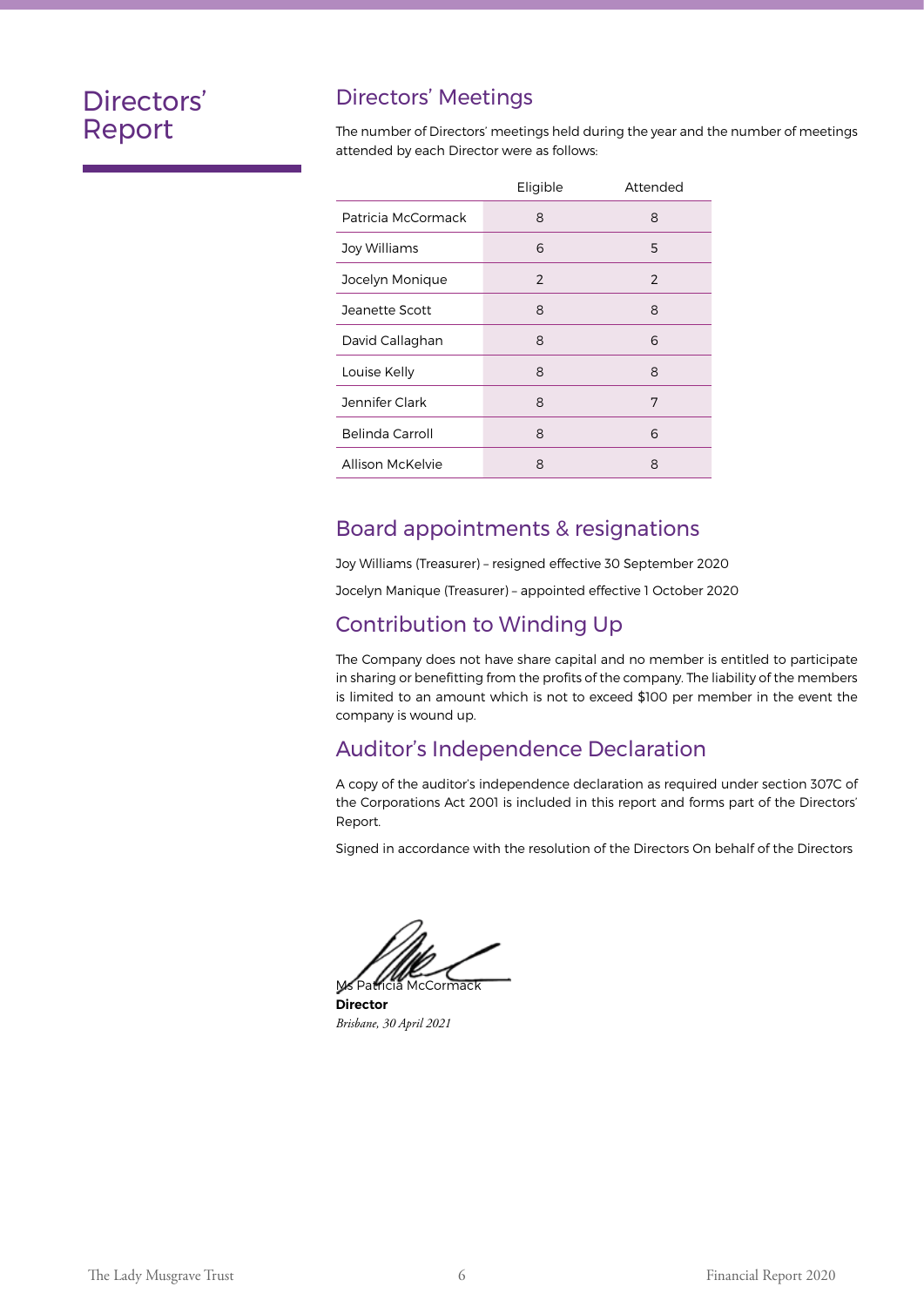## Directors' Declaration

In the Directors' opinion:

- 1. There are reasonable grounds to believe that the company is able to pay all of its debts as and when they become due and payable, and
- 2. The financial statements and notes satisfy the requirements of the Australian Charities and Not-for-Profits Commission Act 2012

Signed in accordance with subsection 60.15(2) of the Australian Charities and Not-for-Profits Commission Regulation 2013.

Ms Patricia McCormack **Director** *Brisbane, 30 April 2021*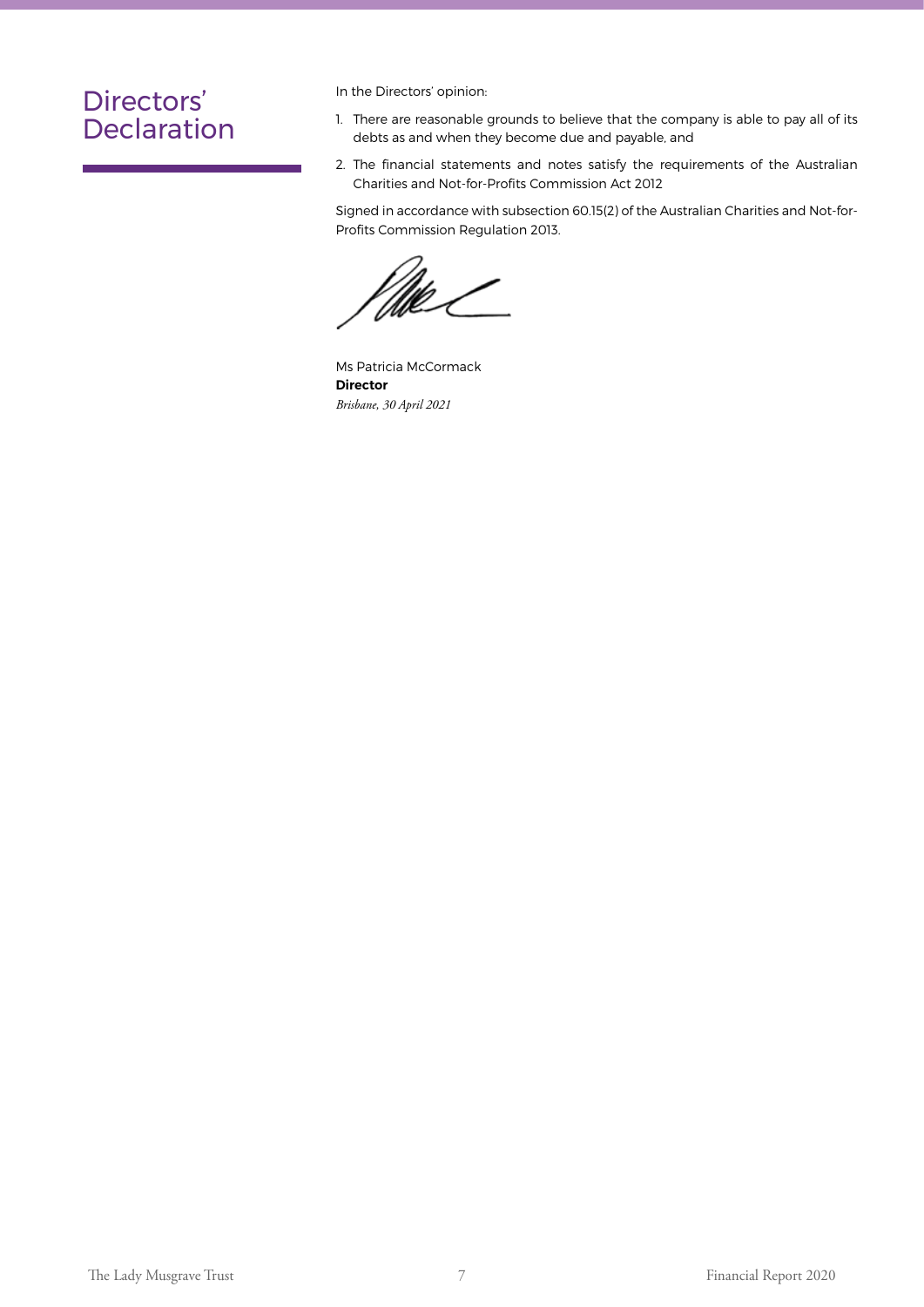## Statement of Financial Position

#### **As at 31 December 2020**

|                                  | <b>Note</b> | 2020      | 2019      |
|----------------------------------|-------------|-----------|-----------|
|                                  |             | \$        | \$        |
| <b>Current Assets</b>            |             |           |           |
| Cash and cash equivalents        | 3           | 1,609,049 | 1,551,805 |
| Trade and other receivables      | 4           | 49,575    | 38,777    |
| <b>Total Current Assets</b>      |             | 1,658,624 | 1,590,582 |
| <b>Non-Current Assets</b>        |             |           |           |
| Property Plant and Equipment     | 5           | 2,913,824 | 2,979,604 |
| <b>Total Non-current Assets</b>  |             | 2,913,824 | 2,979,604 |
| <b>Total Assets</b>              |             | 4,572,448 | 4,570,186 |
| <b>Current Liabilities</b>       |             |           |           |
| Trade and other Payables         | 6           | 50,855    | 78,318    |
| <b>Total Current Liabilities</b> |             |           |           |
|                                  |             | 50,855    | 78,318    |
| <b>Net Assets</b>                |             | 4,521,593 | 4,491,868 |
|                                  |             |           |           |
| Equity                           |             |           |           |
| <b>Capital Reserves</b>          | 8           | 2,000,000 | 2,000,000 |
| <b>Retained Profits</b>          |             | 2,521,593 | 2,491,868 |
| <b>Total Equity</b>              |             | 4,521,593 | 4,491,868 |

The Statement of Financial Position is to be read in conjunction with the attached notes.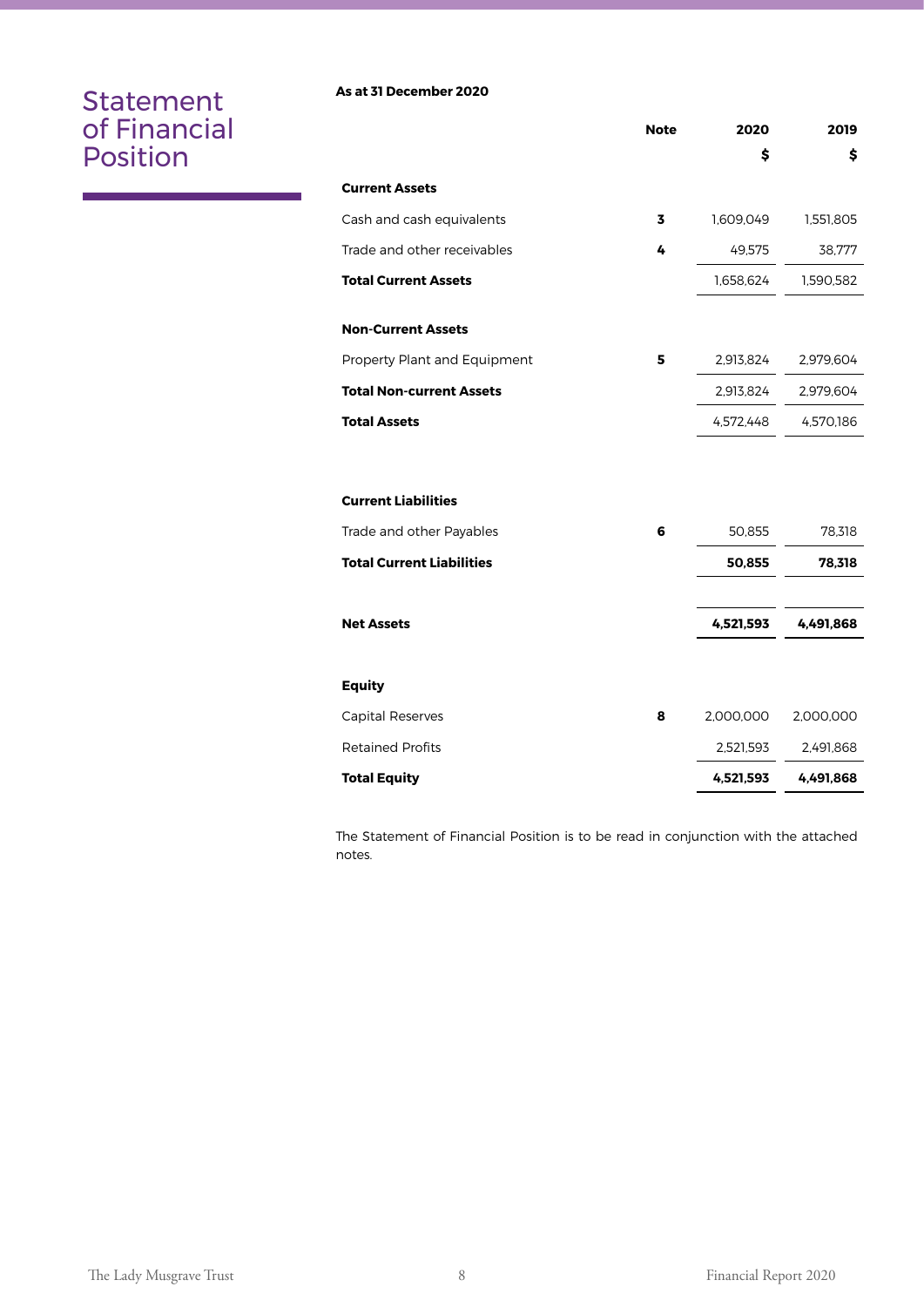## Statement of Profit or Loss and Other **Comprehensive** Income

#### **For year ended 31 December 2020**

|                                 | <b>Note</b>  | 2020    | 2019    |
|---------------------------------|--------------|---------|---------|
|                                 |              | \$      | \$      |
| <b>Revenue and other income</b> |              |         |         |
| Revenue                         | $\mathbf{2}$ | 516,678 | 383,065 |
| Interest Income                 | 2            | 20,215  | 41,456  |
| Other income                    | 2            | 69.304  |         |
| Total revenue and other income  |              | 606,197 | 424.521 |

#### **Operating expenses**

| Supported accommodation expenses              |   | 142.231 | 142.732  |
|-----------------------------------------------|---|---------|----------|
| Depreciation expense                          | 2 | 70.795  | 71.359   |
| Administration expenses                       |   | 297.773 | 251.122  |
| Marketing expenses                            |   | 65.673  | 36.372   |
| <b>Total expenses</b>                         |   | 576.472 | 501.585  |
| Surplus/(deficit) for the period              |   | 29,725  | (77,064) |
| <b>Other Comprehensive Income</b>             |   |         |          |
| Total other comprehensive income for the year |   |         |          |
| Total comprehensive income for the year       |   | 29.725  | (77,064) |

The Statement of Profit or Loss and Other Comprehensive Income is to be read in conjunction with the attached notes.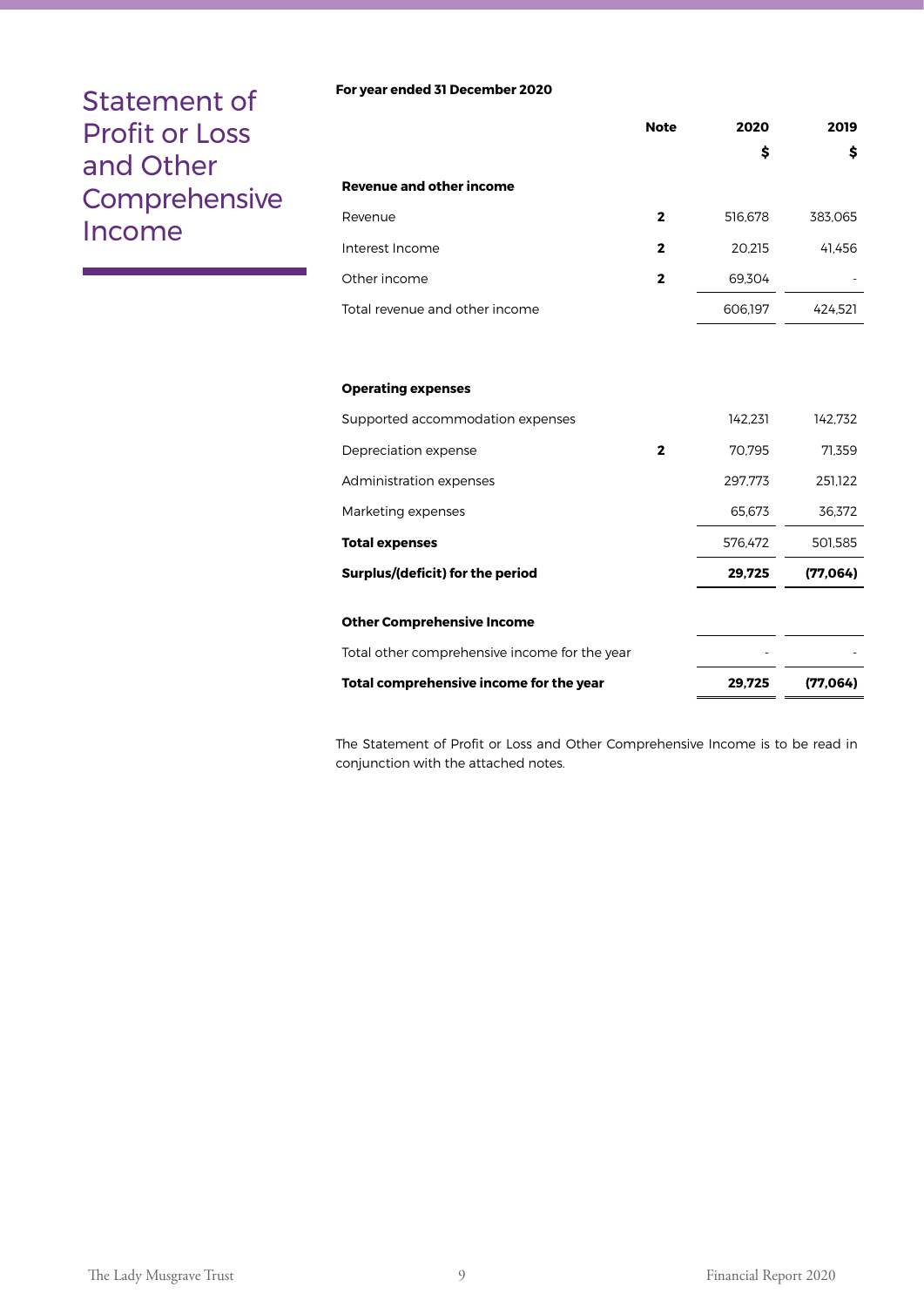## Statement of Changes in Equity

Statement of Cash Flows

#### **For year ended 31 December 2020**

|                                         | <b>Note</b> | 2020      | 2019      |
|-----------------------------------------|-------------|-----------|-----------|
|                                         |             | \$        | \$        |
| Capital Reserve                         |             |           |           |
| Balance as at 1 January 2020            |             | 2,000,000 | 2,000,000 |
| Movement                                |             |           |           |
| Balance as at 31 December 2020          | 8           | 2,000,000 | 2,000,000 |
|                                         |             |           |           |
| <b>Retained Profits</b>                 |             |           |           |
| <b>Retained Profits</b>                 |             |           |           |
| Balance as at 1 January 2020            |             | 2,491,868 | 2,568,932 |
|                                         |             |           |           |
| Deficit for the year                    |             | 29,725    | (77,064)  |
| Other comprehensive income for the year |             |           |           |
| Total Comprehensive Income              |             | 29,725    | (77,064)  |
| Balance as at 31 December 2020          |             | 2,521,593 | 2,491,868 |
|                                         |             |           |           |
| <b>Total</b>                            |             | 4,521,593 | 4,491,868 |

The Statement of Changes in Equity is to be read in conjunction with the attached notes.

#### **For year ended 31 December 2020**

|                                                         | <b>Note</b> | 2020       | 2019       |
|---------------------------------------------------------|-------------|------------|------------|
| <b>Cash flows from operating activities</b>             |             | \$         | \$         |
| Receipts from members and customers                     |             | 514,762    | 410,790    |
| Interest received                                       |             | 36,793     | 37.344     |
| Payments to suppliers                                   |             | (505, 264) | (466, 495) |
| <b>GST</b> recovered/(Paid)                             |             | 15,843     |            |
| Net cash provided (used) by operating<br>activities     | 9b          | 62.134     | (18,361)   |
| <b>Cash flows from investment activities</b>            |             |            |            |
| Purchase of property, plant and equipment               |             | (4,889)    | (4, 453)   |
| Net cash used in investment activities                  |             | (4,889)    | (4, 453)   |
| <b>Total Cash Provided By (used in) from Activities</b> |             | 57.244     | (22, 814)  |
| <b>Cash Held at Beginning of Financial Year</b>         |             | 1,551,805  | 1,574,619  |
| <b>Cash Held at End of Financial Year</b>               | 9а          | 1,609,049  | 1,551,805  |

The Statement of Cash Flows is to be read in conjunction with the attached notes.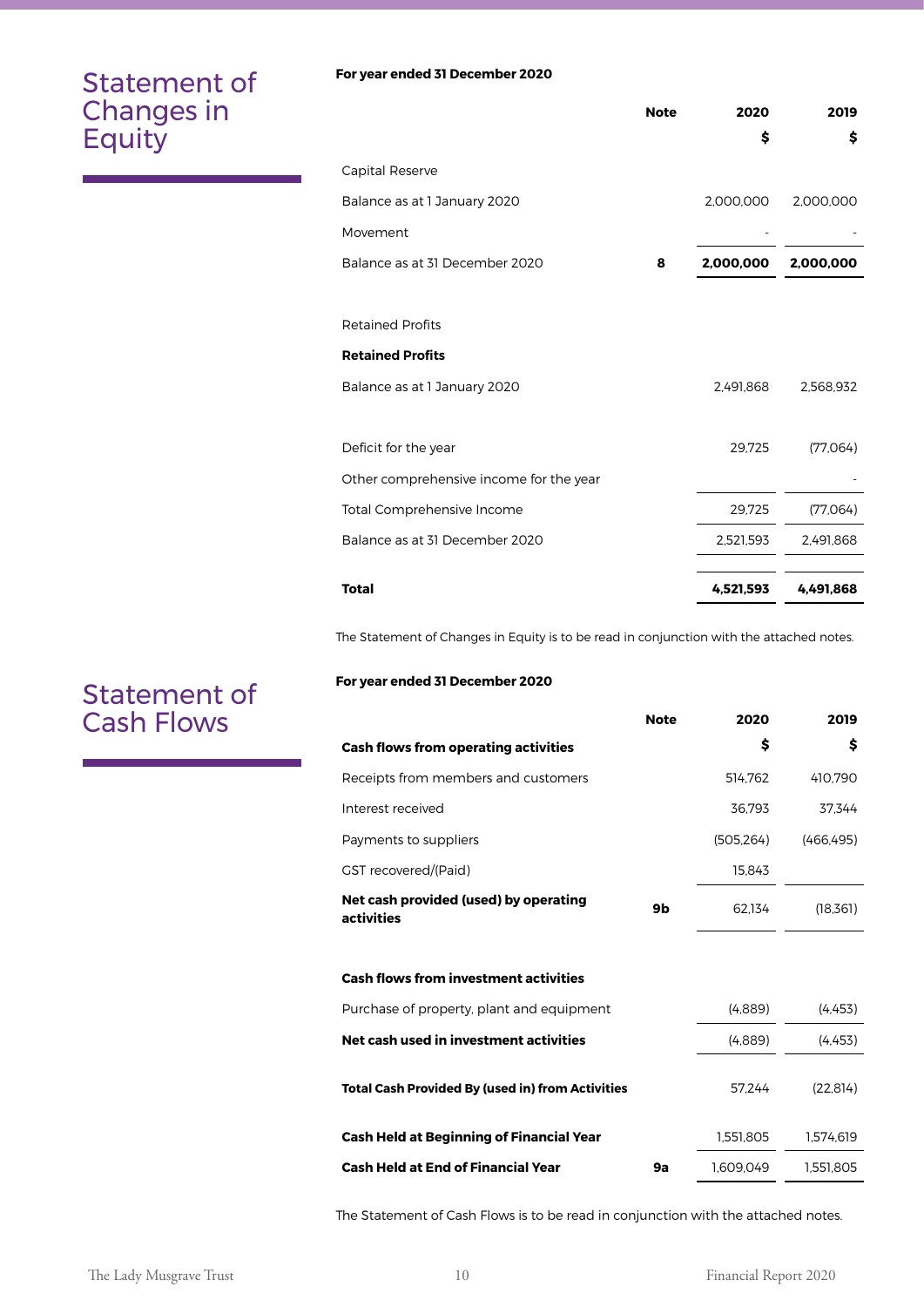## Notes to the Financial Report

#### **For year ended 31 December 2020**

### Company Information

The Lady Musgrave Trust's principal activities were to help homeless women and their children renew their lives. Such activities included providing appropriate accommodation and support services through partnerships, providing appropriate information to homeless women, influencing the development of government policies about housing and collaborating with sector providers in a way that improves homelessness outcomes.

The financial statements cover The Lady Musgrave Trust as an individual entity, incorporated and domiciled in Australia. The Lady Musgrave Trust is a company limited by guarantee.

The financial statements for the year ended 31 December 2020 were authorised for issue by the company on 30 April 2021.

### 1. Summary of Accounting Policies

#### **Basis of Preparation**

The company have prepared the financial statements on the basis that the company is a non-reporting entity because there are no users who are dependent on its general purpose financial statements. These financial statements are therefore special purpose financial statements that have been prepared in order to meet the requirements of the Australian Charities and Not-for-profits Commission Act 2012. The company is a notfor-profit entity for financial reporting purposes under Australian Accounting Standards.

These financial statements have been prepared in accordance with the recognition and measurement requirements specified by the Australian Accounting Standards and Interpretations issued by the Australian Accounting Standards Board ('AASB') and the disclosure requirements of AASB 101 'Presentation of Financial Statements', AASB 107 'Statement of Cash Flows', AASB 108 'Accounting Policies, Changes in Accounting Estimates and Errors', AASB 1048 'Interpretation of Standards' and AASB 1054 'Australian Additional Disclosures', as appropriate for not-for-profit oriented entities.

The financial statements are prepared on a going concern and accruals basis. The financial statements are prepared on the historical cost basis unless otherwise stated in the notes. Material accounting policies adopted in the preparation of these financial statements are presented below and have been consistently applied unless stated otherwise. All amounts are presented in Australian Dollars and have been rounded to the nearest dollar.

#### *(a) Going concern*

The financial report has been prepared on a going concern basis which contemplates the continuity of normal business conditions and the realisation of assets and discharge of liabilities in the ordinary course of business.

The directors consider it appropriate to prepare the financial statements on a going concern basis at 31 December 2020 after taking into consideration that The Lady Musgrave Trust has sufficient cash resources to maintain core operations for at least the next twelve months.

The principal accounting policies adopted in the preparation of the financial statements are set out here within. These policies have been consistently applied to all the years presented, unless otherwise stated except for the change accounting policies stated below.

#### *(b) New and amended standards and interpretations adopted*

The Lady Musgrave Trust has adopted all of the new or amended Accounting Standards and Interpretations issued by the Australian Accounting Standards Board ('AASB') that are mandatory for the current reporting period.

Any new or amended Accounting Standards or Interpretations that are not yet mandatory have not been early adopted. There are no other new interpretations expected to have any significant impact on the company's financial report that are issued and not yet applicable.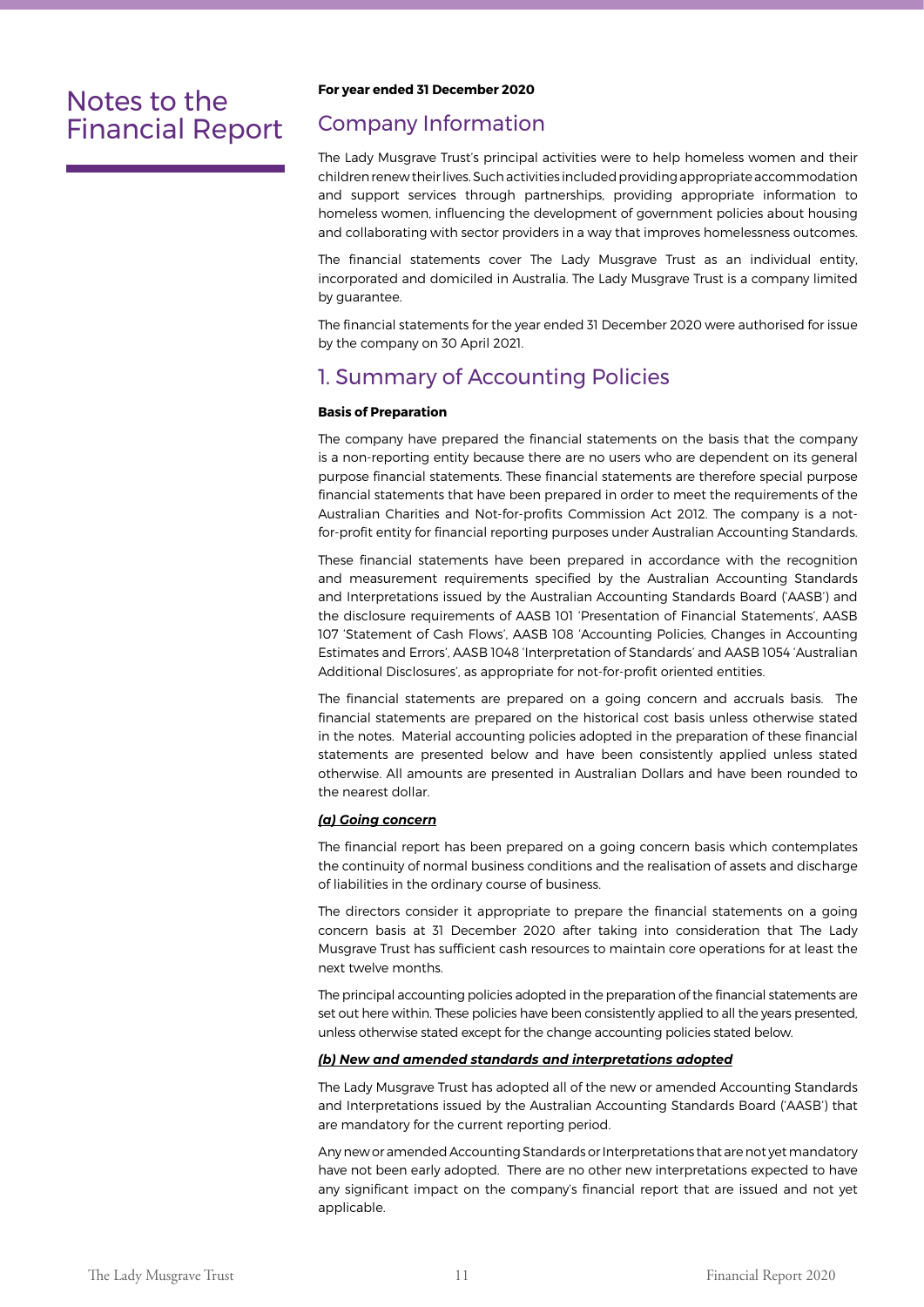#### *(c) Revenue Recognition*

#### Revenue from contracts with customers

Revenue is recognised at an amount that reflects the consideration to which the company is expected to be entitled in exchange for transferring goods or services to a customer. For each contract with a customer, the company: identifies the contract with a customer; identifies the performance obligations in the contract; determines the transaction price which takes into account estimates of variable consideration and the time value of money; allocates the transaction price to the separate performance obligations on the basis of the relative stand-alone selling price of each distinct good or service to be delivered; and recognises revenue when or as each performance obligation is satisfied in a manner that depicts the transfer to the customer of the goods or services promised.

#### Rental Income

Rental income on properties is accounted for on a straight-line basis over the lease term. Contingent rentals are recognised as income in the periods when they are earned.

#### Fundraising and Donations

Revenue from fundraising, including donations, is recognised when received or receivable.

#### Interest

Interest income is recognised as interest accrues using the effective interest method. The effective interest method uses the effective interest rate which is the rate that exactly discounts the estimated future cash receipts over the expected life of the financial asset.

#### Grants

Revenue from government grants received under enforceable agreements, where there are sufficiently specific performance obligations imposed, is deferred until the obligations are satisfied. If the performance obligations are not sufficiently specific, revenue will be recognised upon receipt.

Capital grants are recognised as income when (or as) it satisfies its obligations under the transfer. Capital grants are type of grants where the company receives a financial asset to acquire or construct a non-financial asset to identified specifications; retains control of the non-financial asset (i.e. for its own use); and the transaction is enforceable.

#### Other revenue

Other revenue is recognised when it is received or when the right to receive payment is established.

#### Insurance claims proceeds

During the year, an insurance claim of \$30,293 relating to property damage has been approved by the insurer and has been received subsequent to reporting date. This insurance recovery amounts was recorded as other income (refer to Note 2) and corresponding expenses have, where appropriate, been included in the Statement of profit or loss and comprehensive income with payments for capital items have been included in the property, plant and equipment

All revenue is stated net of the amount of goods and services tax (GST).

#### *(d) Expenditure*

All expenditure is accounted for on an accruals basis and has been classified under headings that aggregate all costs related to the category.

Supported accommodation expenses are those incurred in providing support services and maintaining the premises.

Depreciation expense pertains to depreciation charged in respect of the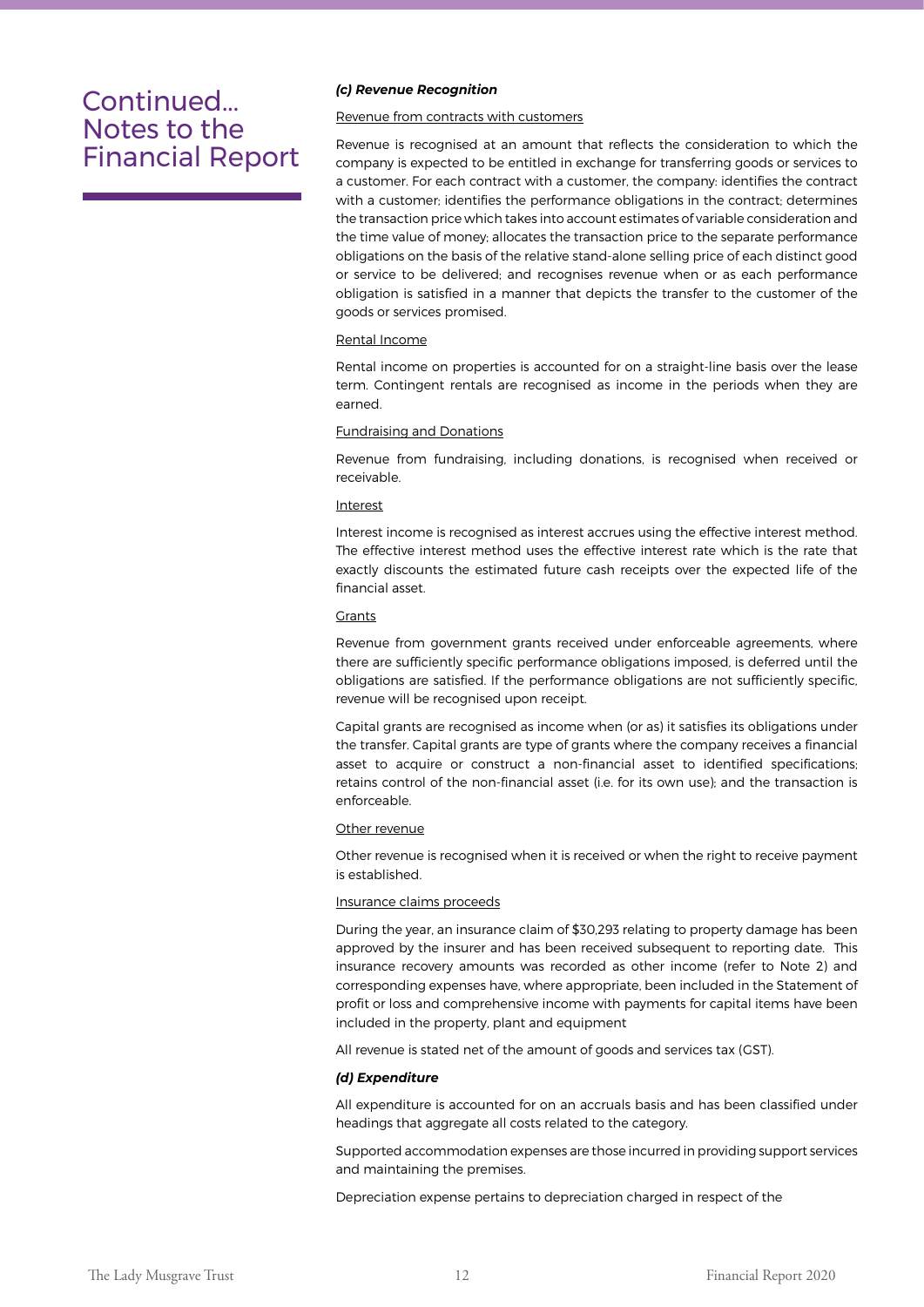accommodation premises including the building and furniture and fittings.

Administration expenses are those incurred in the administration of the company and compliance with constitutional and statutory requirements.

Marketing expenses are those incurred in communications and public relations activities. Fundraising activities are those incurred in seeking voluntary contributions by donation. As well as any events held throughout the year.

#### *(e) Income Tax*

The company is a charitable institution for the purposes of Australian taxation legislation and is therefore exempt from income tax. This exemption has been confirmed by the Australian Taxation Office. The company holds deductible gift recipient status.

#### *(f) Goods and Services Tax (GST)*

Revenues, expenses and assets are recognised net of the amount of GST, except where the amount of GST incurred is not recoverable from the Australian Taxation Office. In these circumstances the GST is recognised as part of the cost of acquisition of the asset or as part of an item of expense. Receivables and payables in the Statement of Financial Position are shown inclusive of GST.

Cash flows are presented in the Statement of Cash Flows on a gross basis, except for the GST component of investing and financing activities, which are disclosed as operating cash flows.

#### *(g) Accounts Payable*

Trade payables and other accounts payable are recognised when the company becomes obliged to make future payments resulting from the purchase of goods and services.

#### *(h) Property, Plant and Equipment*

Each class of property, plant and equipment is carried at cost less, where applicable, accumulated depreciation and impairment losses. Depreciation is calculated on the diminishing value basis over the asset's useful life. The depreciation rates used are as follows:

Buildings 2.5%

Furniture and Fittings 25%

#### *(i) Impairment of Property Plant and Equipment*

At each reporting date, the group assesses whether there is objective evidence that a financial instrument has been impaired. In the case of available-for-sale financial instruments, a prolonged decline in the value of the instrument is considered to determine whether an impairment has arisen. Impairment losses are recognised in the Statement of Comprehensive Income.

#### *(j) Cash and cash equivalents*

Cash and cash equivalents include cash on hand, deposits held at-call with banks, other short-term highly liquid investments with original maturities of three months or less, and bank overdrafts.

#### *(k) Trade and Other Receivables*

Trade accounts receivable, amounts due from related parties and other receivables represent the principal amounts due at balance date plus accrued interest and less, allowance for expeded credit losses.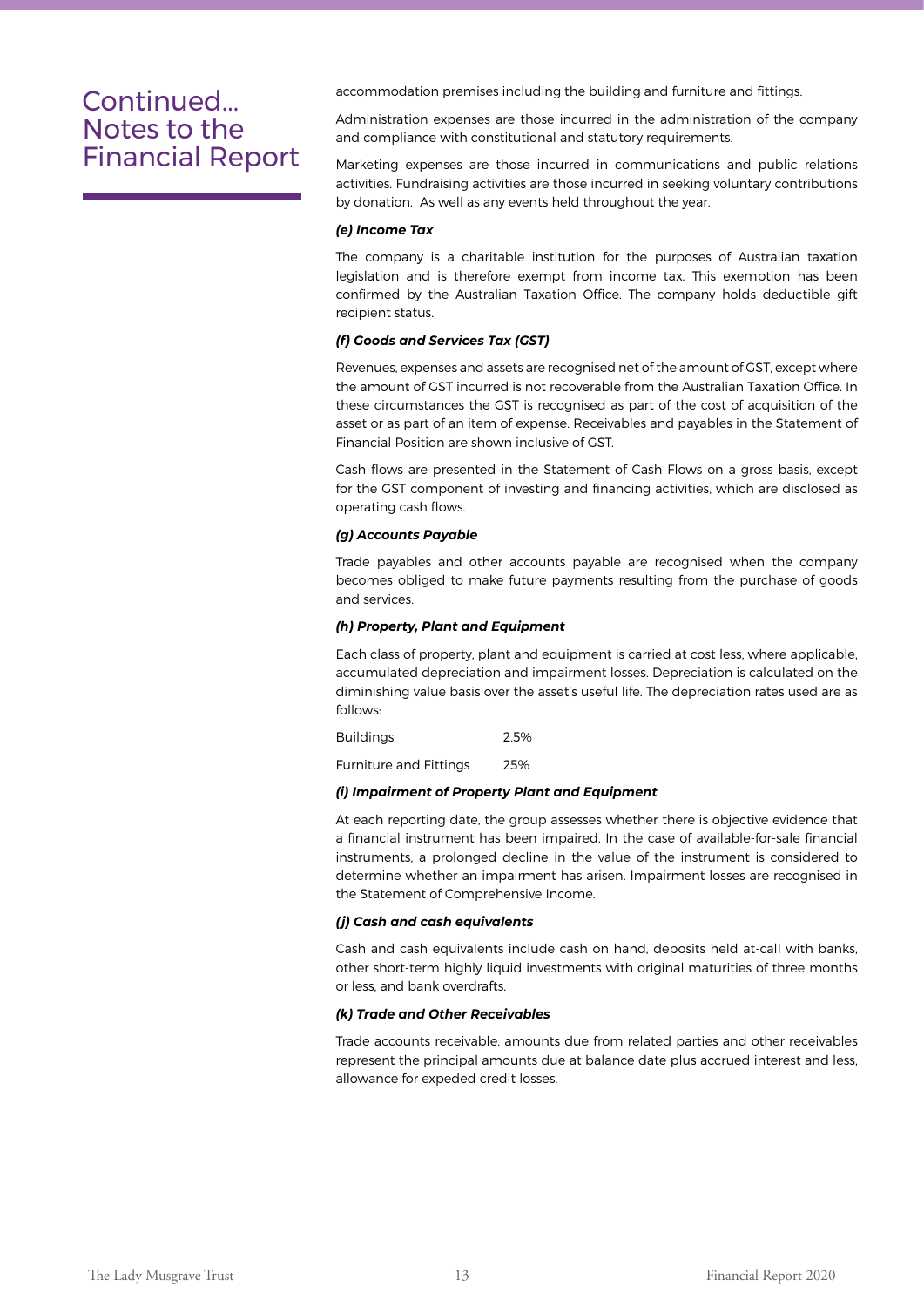#### **For year ended 31 December 2020**

## 2. Revenue, Other Income and Expenses

|                                         | 2020    | 2019    |
|-----------------------------------------|---------|---------|
| <b>Revenue</b>                          | \$      | \$      |
| <b>Grants</b>                           | 227,727 | 66,778  |
| Fundraising                             | 84,065  | 97,131  |
| Donations and bequests                  | 67,873  | 82,213  |
| Rent received                           | 136,730 | 136,603 |
| Membership                              | 283     | 340     |
| <b>Total Revenue</b>                    | 516,678 | 383,065 |
|                                         |         |         |
| Other income - government grant         | 39,011  |         |
| Other income - insurance claim proceeds | 30,293  |         |
| <b>Total other income</b>               | 69,304  |         |
|                                         |         |         |
| Interest Income                         | 20,215  | 41,456  |
|                                         | 606,197 | 424,521 |
|                                         |         |         |
| <b>Operating expenses</b>               |         |         |
| Depreciation - Building                 | 64,201  | 64,407  |
| Depreciation - Furniture                | 6,594   | 6,952   |
|                                         | 70,795  | 71,359  |

## 3. Cash and Cash Equivalents

|                                                                                       | 2020<br>s | 2019      |
|---------------------------------------------------------------------------------------|-----------|-----------|
| Bank accounts and bank deposits at an average interest<br>rate of 1.37% (2019: 1.86%) | 1.609.049 | 1.551.805 |
|                                                                                       | 1.609.049 | 1,551,805 |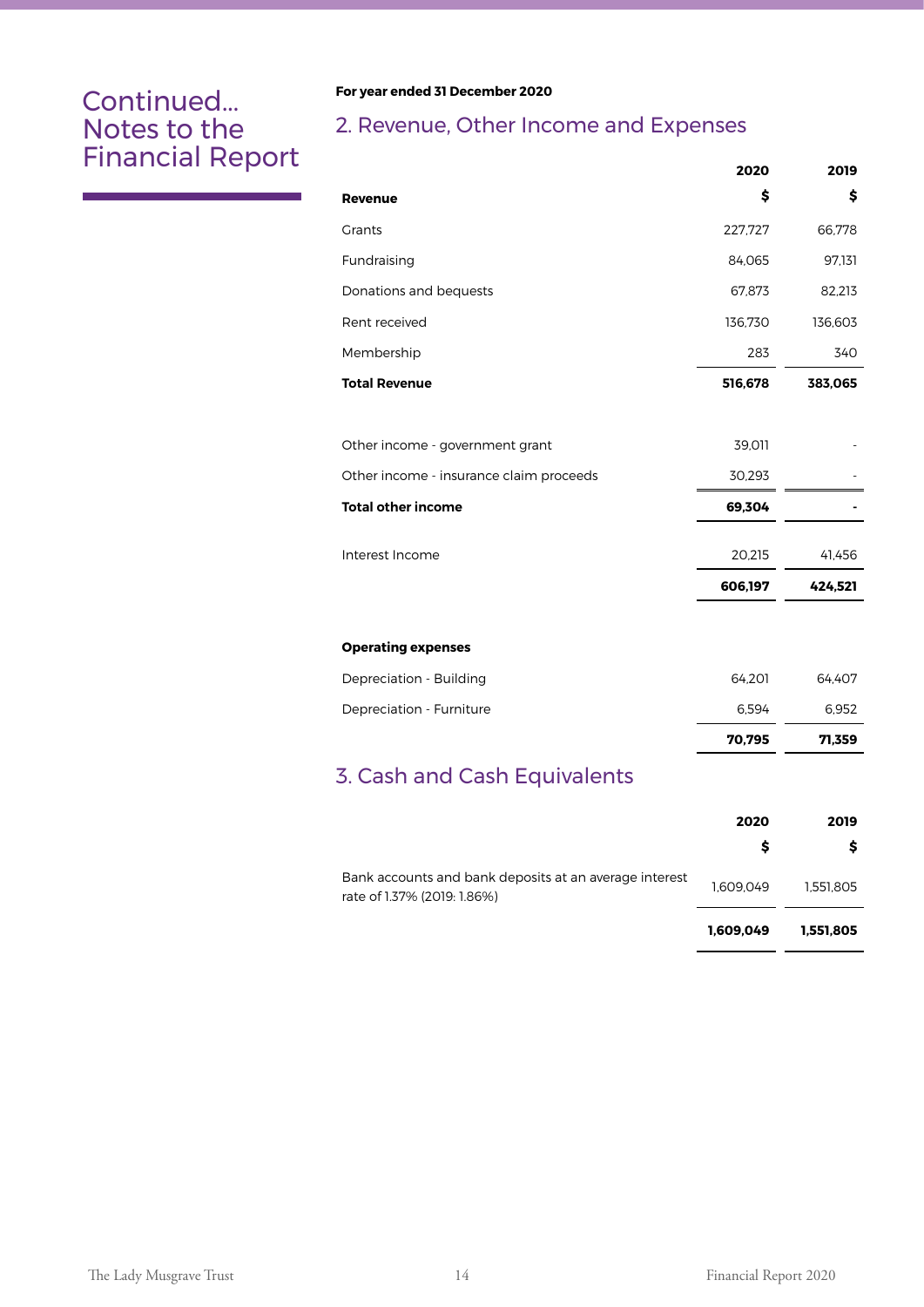#### **For year ended 31 December 2020**

## 4. Trade and Other Receivables

|                                   | 2020   | 2019   |
|-----------------------------------|--------|--------|
|                                   | \$     | \$     |
| Interest accrued                  | 2,095  | 18,673 |
| Prepayments                       | 13,022 | 16,286 |
| Refundable goods and services tax | 4.165  | 3,818  |
| Accrued Income - Insurance Claim  | 30,293 |        |
|                                   | 49.575 | 38.777 |

## 5. Property, Plant and Equipment

|                                              | 2020       | 2019       |
|----------------------------------------------|------------|------------|
|                                              | \$         | \$         |
| Land at Cost                                 | 611,809    | 611,809    |
|                                              |            |            |
| <b>Building at Cost</b>                      | 2,568,039  | 2,568,039  |
| <b>Accumulated Depreciation</b>              | (289, 333) | (225, 338) |
| Written Down Value                           | 2,278,706  | 2,342,701  |
|                                              |            |            |
| Furniture & Fittings at Cost                 | 58,012     | 53,122     |
| <b>Accumulated Depreciation</b>              | (34,703)   | (28,028)   |
| Written Down Value                           | 23,309     | 25,094     |
| <b>Total Land, Buildings &amp; Equipment</b> | 2,913,824  | 2.979.604  |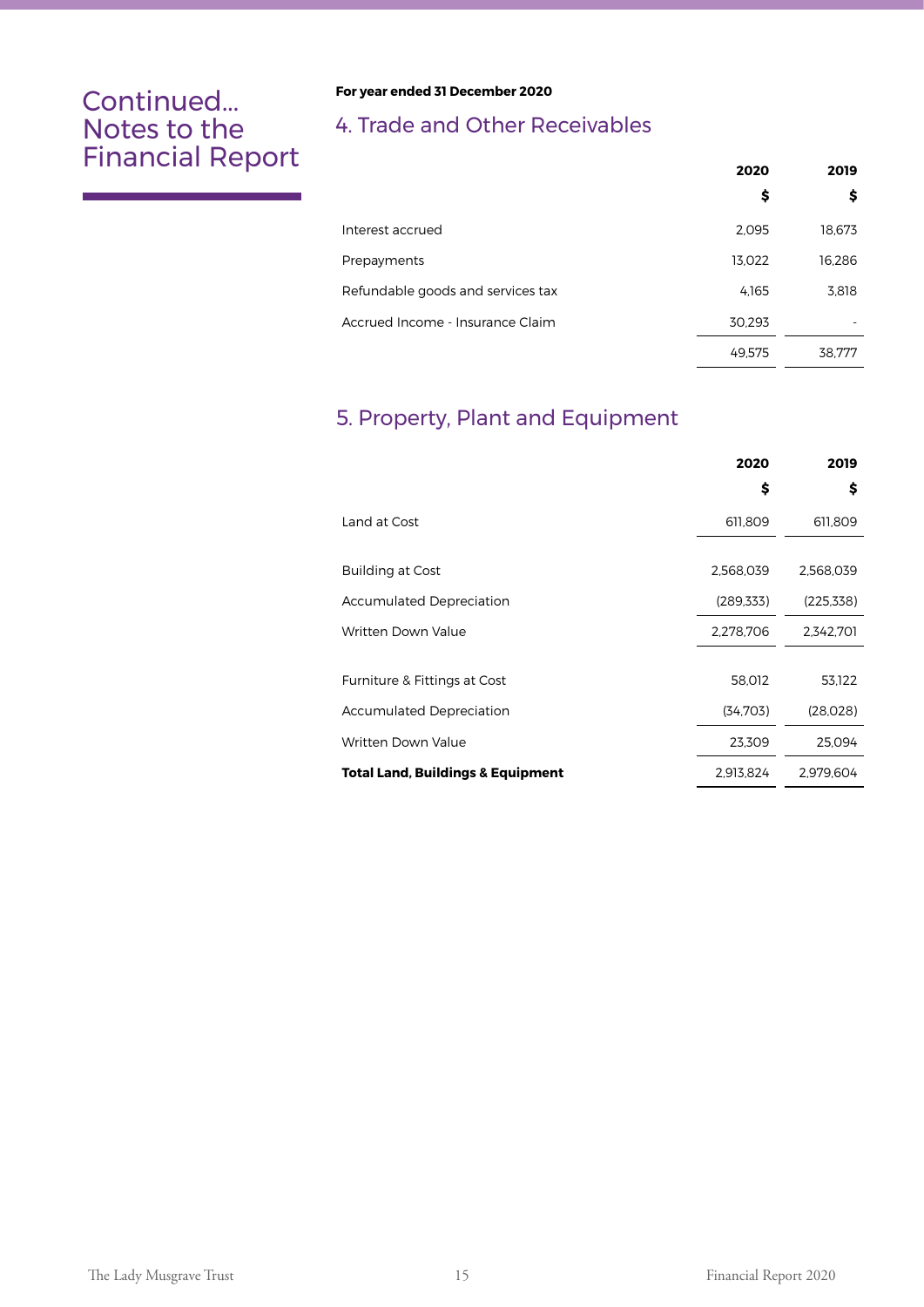#### **For year ended 31 December 2020**

### 6. Trade and other Payables

|                         | 2020   | 2019   |
|-------------------------|--------|--------|
|                         | \$     | \$     |
| <b>Accounts Payable</b> | 25,288 | 1,107  |
| PAYG Payable            | 2,882  | 2,999  |
| Superannuation Payable  | 3.015  | 2,949  |
| Accruals                | 19.670 | 21,263 |
| Contract liability      |        | 50,000 |
|                         | 50,855 | 78,318 |

## 7. Contributed Equity

The company does not have share capital and no member is entitled to participate in sharing or benefitting from the profits of the company. The liability of the members is limited to an amount which is not to exceed \$100 per member in the event the company is wound up. The members of the company, by virtue of its Articles of Association, are to pay an annual subscription of an amount determined by the company.

### 8. Capital Reserve

Following a judgement made by the Supreme Court of Queensland in 1985, the Committee of the Lodge, at the time and prior to the formation of the company, resolved to maintain a reserve fund of at least \$300,000. During previous years, amounts have been transferred to this fund taking into account inflation and the sale of the company's property assets. The balance at the end of the previous financial year was \$2,000,000. There has been no movement during the current financial year.

## 9. Notes to Statement of Cash Flow

#### **(a) Reconciliation of Cash**

For the purpose of the statement of cash flows, cash includes cash on hand and in banks and investments in money market instruments. Cash at the end of the financial year as shown in these statements of cash flows is reconciled to the related items in the statement of financial position as follows:

|                          | 2020      | 2019      |
|--------------------------|-----------|-----------|
| <b>Cash on deposit</b>   |           |           |
| Cash at bank and on hand | 1.609.049 | 1.551.805 |
|                          | 1.609.049 | 1,551,805 |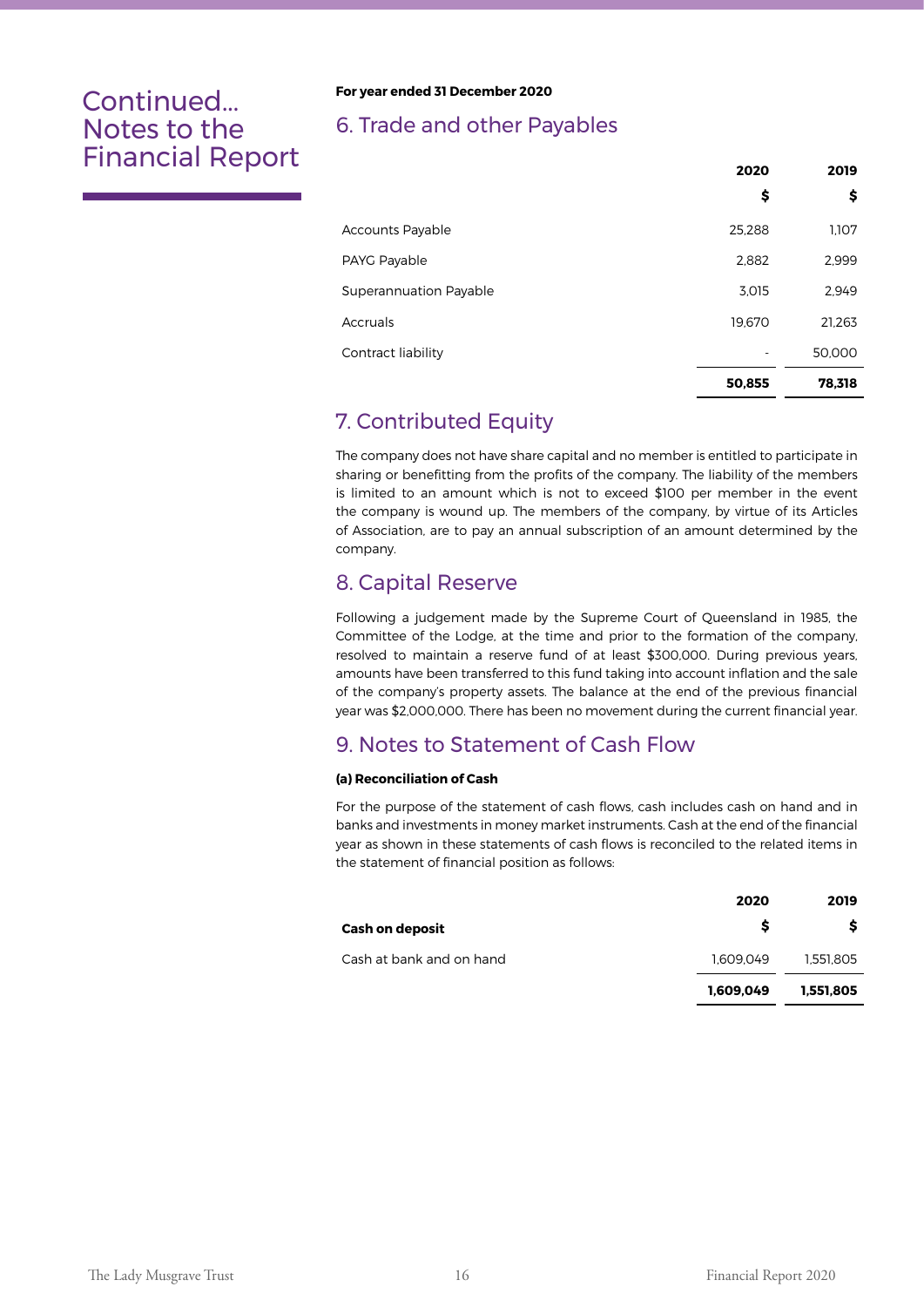**(b) Reconciliation of Profit from ordinary activities after related income tax to net cash flows from operating activities**

|                                                         | 2020      | 2019     |
|---------------------------------------------------------|-----------|----------|
|                                                         | \$        | \$       |
| Defecit for the year                                    | 29.817    | (77.064) |
| Depreciation expense                                    | 70.669    | 71.359   |
| Increase/(Decrease) in payables                         | (27.901)  | (5,151)  |
| (Increase)/Decrease in receivables (including deposits) | (10, 451) | (7,505)  |
| Net Cash from (used) in operating activities            | 62.134    | (18,361) |
|                                                         |           |          |

## 10. Auditors Remuneration

|                               | 2020  | 2019  |
|-------------------------------|-------|-------|
|                               | s     | s     |
| Auditing the financial report | 1,700 | 1,600 |
|                               | 1,700 | 1,600 |
|                               |       |       |

## 11. Related Parties and Related Party Transactions

The Directors act in an honorary capacity. During the year, the Directors received no compensation for their services.

### 12. Capital Commitments

As at 31 December 2020 and 31 December 2019, the company had no capital commitments.

## 13. Events After the Reporting Date

No matters or circumstances have arisen since the end of the financial year which significantly affected or may significantly affect the operations of the Company, the results of those operations, or the state of affairs of the Company in future financial years.

### 14. Additional Company Information

The Lady Musgrave Trust is a company limited by guarantee and operates in Queensland, Australia

#### **Registered Office and Principal Place of Business**

 C/- Suite 154, 16-18 Beenleigh Redland Bay Road Loganholme QLD 4129 Phone 07 3806 1220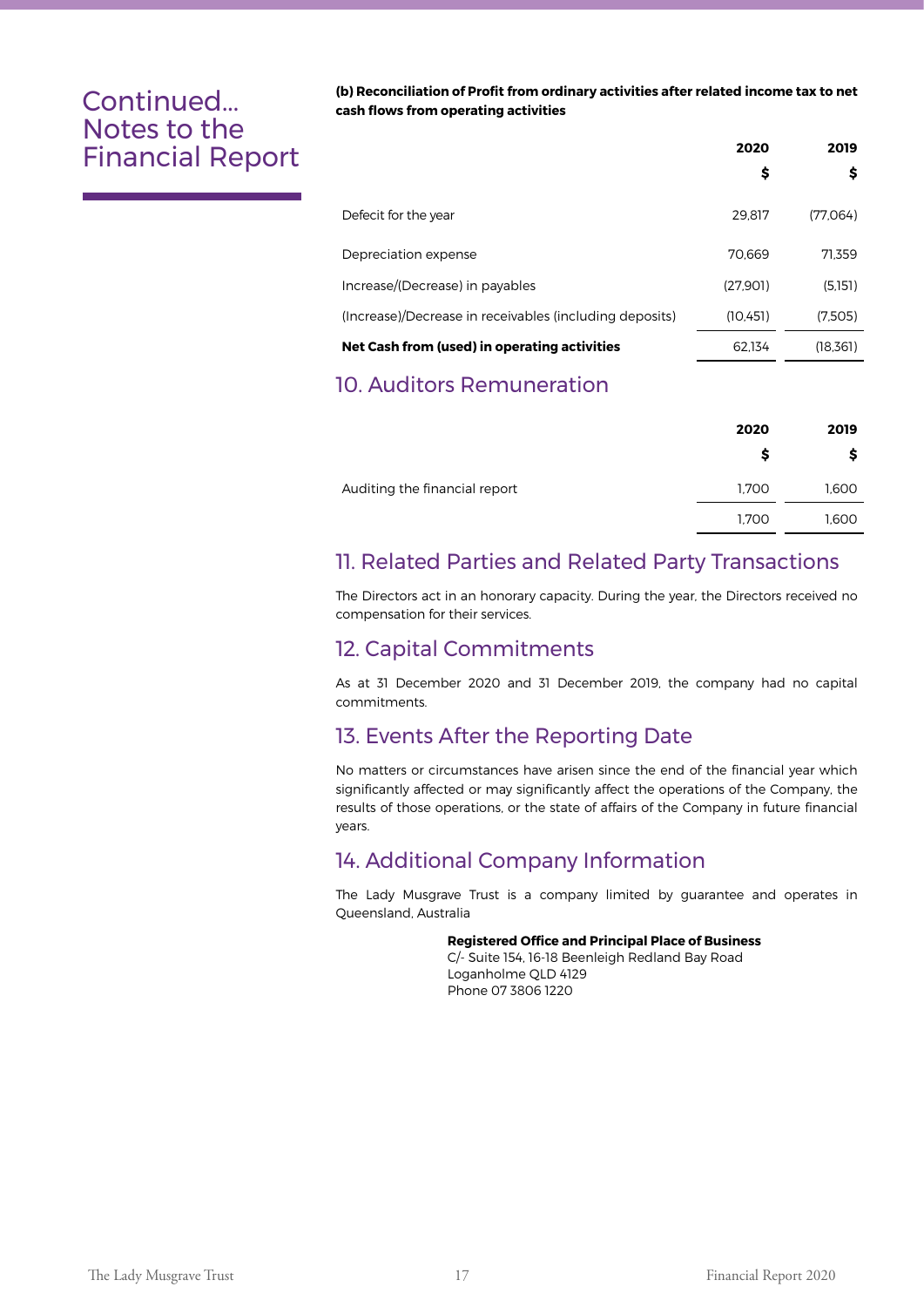## Auditor's Declaration of Independence



Tel: +61 7 3237 5999 Fax: +61 7 3221 9227 **www.bdo.com.au**

Level 10, 12 Creek St Brisbane QLD 4000 GPO Box 457 Brisbane QLD 4001 Australia

#### DECLARATION OF INDEPENDENCE BY K L COLYER TO THE DIRECTORS OF THE LADY MUSGRAVE **TRUST**

As lead auditor of The Lady Musgrave Trust for the year ended 31 December 2020, I declare that, to the best of my knowledge and belief, there have been:

- 1. No contraventions of the auditor independence requirements of section 60-40 of the *Australian Charities and Not-for-profit Commission Act 2012* in relation to the audit; and
- 2. No contraventions of any applicable code of professional conduct in relation to the audit.

 $\mathcal{L}$  $\cup$ 

**K L Colyer**  Director

**BDO Audit Pty Ltd** Brisbane 30 April 2021

BDO Audit Pty Ltd ABN 33 134 022 870 is a member of a national association of independent entities which are all members of BDO Australia Ltd ABN 77 050 110 275, an Australian company limited by guarantee. BDO Audit Pty Ltd and BDO Australia Ltd are members of BDO International Ltd, a UK company limited by guarantee, and form part of the international BDO network of independent<br>member firms. Liability limited by a scheme approved under Professional Standards Legislation.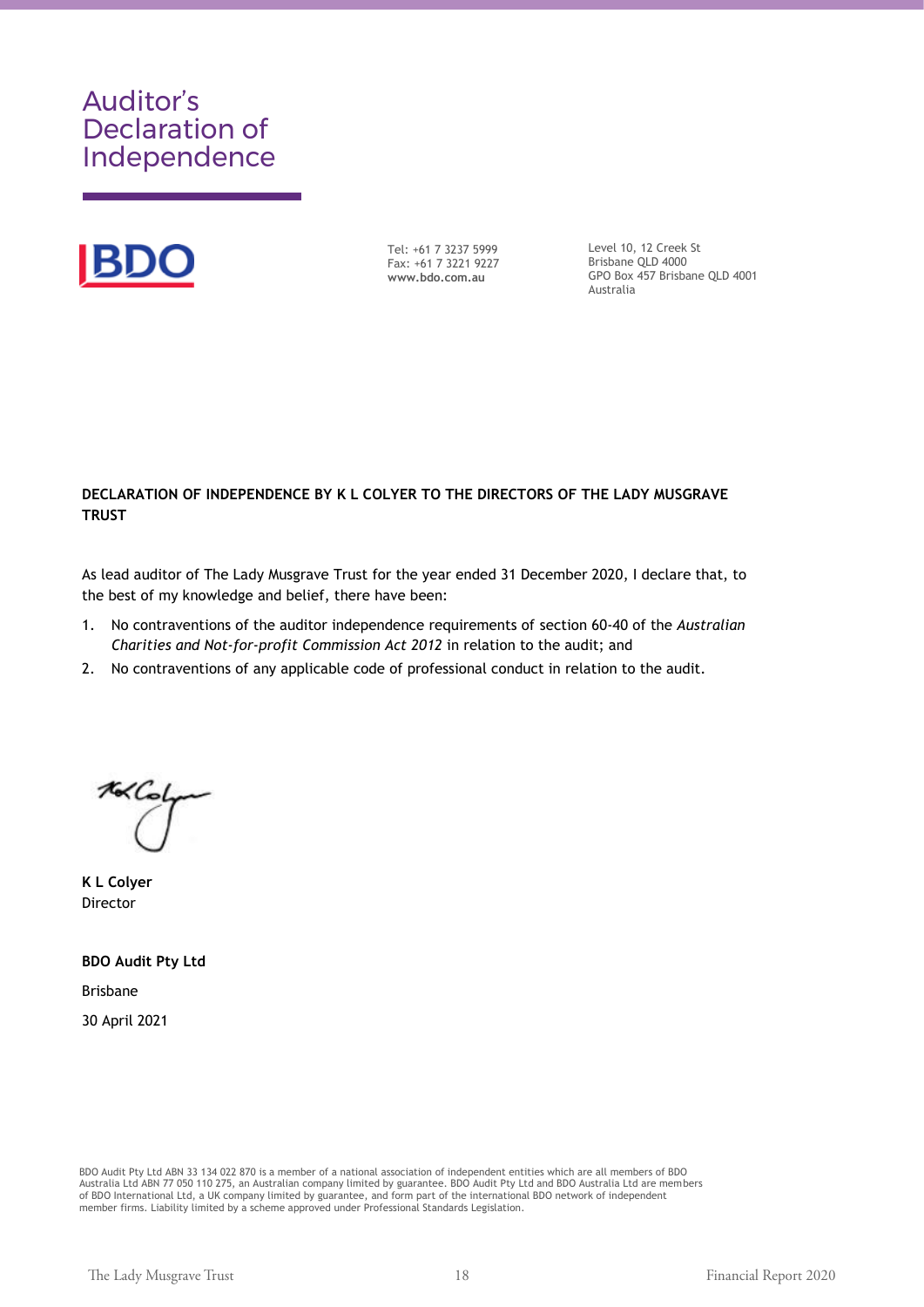

Tel: +61 7 3237 5999 Fax: +61 7 3221 9227 **www.bdo.com.au**

Level 10, 12 Creek St Brisbane QLD 4000 GPO Box 457 Brisbane QLD 4001 Australia

#### **INDEPENDENT AUDITOR'S REPORT**

To the members of The Lady Musgrave Trust

#### **Report on the Audit of the Financial Report**

#### **Opinion**

We have audited the financial report of The Lady Musgrave Trust (the company), which comprises the statement of financial position as at 31 December 2020, the statement of profit or loss and other comprehensive income, the statement of changes in equity and the statement of cash flows for the year then ended, and notes to the financial report, including a summary of significant accounting policies, and the directors' declaration.

In our opinion the accompanying financial report of The Lady Musgrave Trust, is in accordance with Division 60 of the *Australian Charities and Not-for-profits Commission Act 2012*, including:

- (i) Giving a true and fair view of the company's financial position as at 31 December 2020 and of its financial performance for the year then ended; and
- (ii) Complying with Australian Accounting Standards to the extent described in Note 1 and Division 60 of the *Australian Charities and Not-for-profits Commission Regulation 2013*.

#### **Basis for opinion**

We conducted our audit in accordance with Australian Auditing Standards. Our responsibilities under those standards are further described in the *Auditor's responsibilities for the audit of the Financial Report* section of our report. We are independent of the company in accordance with the auditor independence requirements of the *Australian Charities and Not-for-profits Commission Act 2012* (ACNC Act) and the ethical requirements of the Accounting Professional and Ethical Standards Board's APES 110 *Code of Ethics for Professional Accountants (including Independence Standards)* (the Code) that are relevant to our audit of the financial report in Australia. We have also fulfilled our other ethical responsibilities in accordance with the Code.

We believe that the audit evidence we have obtained is sufficient and appropriate to provide a basis for our opinion.

#### **Emphasis of matter – Basis of accounting**

We draw attention to Note 1 to the financial report, which describes the basis of accounting. The financial report has been prepared for the purpose of fulfilling the company's financial reporting responsibilities under the ACNC Act. As a result, the financial report may not be suitable for another purpose. Our opinion is not modified in respect of this matter.

BDO Audit Pty Ltd ABN 33 134 022 870 is a member of a national association of independent entities which are all members of BDO Australia Ltd ABN 77 050 110 275, an Australian company limited by guarantee. BDO Audit Pty Ltd and BDO Australia Ltd are members of BDO International Ltd, a UK company limited by guarantee, and form part of the international BDO network of independent member firms. Liability limited by a scheme approved under Professional Standards Legislation.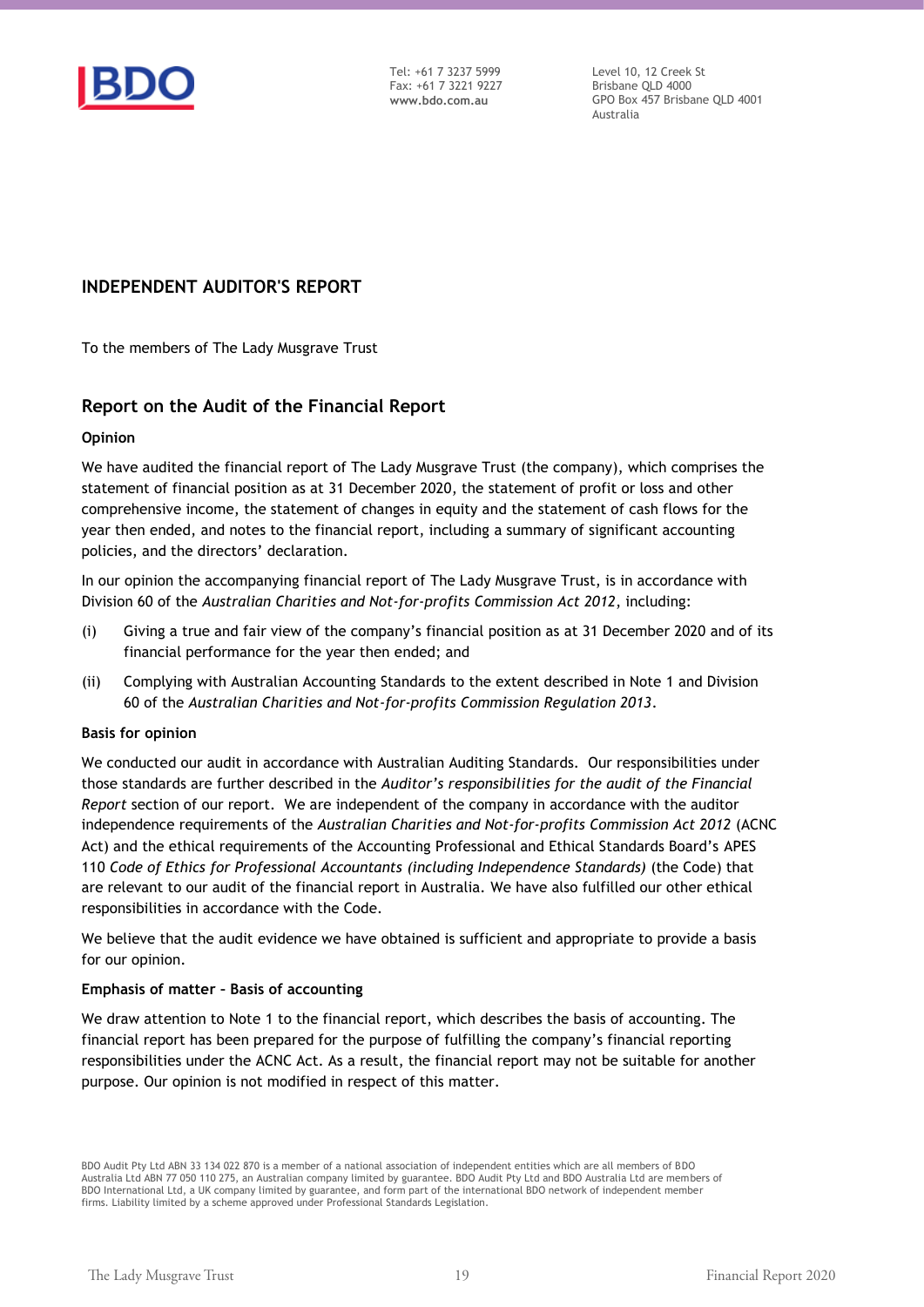

#### **Other information**

The directors are responsible for the other information. The other information obtained at the date of this auditor's report is information included in The Lady Musgrave Trust's annual report, but does not include the financial report and our auditor's report thereon.

Our opinion on the financial report does not cover the other information and accordingly we do not express any form of assurance conclusion thereon.

In connection with our audit of the financial report, our responsibility is to read the other information and, in doing so, consider whether the other information is materially inconsistent with the financial report or our knowledge obtained in the audit or otherwise appears to be materially misstated.

If, based on the work we have performed on the other information obtained prior to the date of this auditor's report, we conclude that there is a material misstatement of this other information, we are required to report that fact. We have nothing to report in this regard.

#### **Responsibilities of directors for the Financial Report**

The directors of the company are responsible for the preparation of the financial report that gives a true and fair view and have determined that the basis of preparation described in Note 1 to the financial report is appropriate to meet the requirements of the ACNC Act. The directors' responsibility also includes such internal control as the directors determine is necessary to enable the preparation of a financial report that gives a true and fair view and is free from material misstatement, whether due to fraud or error.

In preparing the financial report, the directors are responsible for assessing the company's ability to continue as a going concern, disclosing, as applicable, matters relating to going concern and using the going concern basis of accounting unless the directors either intend to liquidate the company or to cease operations, or have no realistic alternative but to do so.

#### **Auditor's responsibilities for the audit of the Financial Report**

Our objectives are to obtain reasonable assurance about whether the financial report as a whole is free from material misstatement, whether due to fraud or error, and to issue an auditor's report that includes our opinion. Reasonable assurance is a high level of assurance, but is not a guarantee that an audit conducted in accordance with the Australian Auditing Standards will always detect a material misstatement when it exists. Misstatements can arise from fraud or error and are considered material if, individually or in the aggregate, they could reasonably be expected to influence the economic decisions of users taken on the basis of this financial report.

BDO Audit Pty Ltd ABN 33 134 022 870 is a member of a national association of independent entities which are all members of BDO Australia Ltd ABN 77 050 110 275, an Australian company limited by guarantee. BDO Audit Pty Ltd and BDO Australia Ltd are members of BDO International Ltd, a UK company limited by guarantee, and form part of the international BDO network of independent member<br>firms. Liability limited by a scheme approved under Professional Standards Legislation.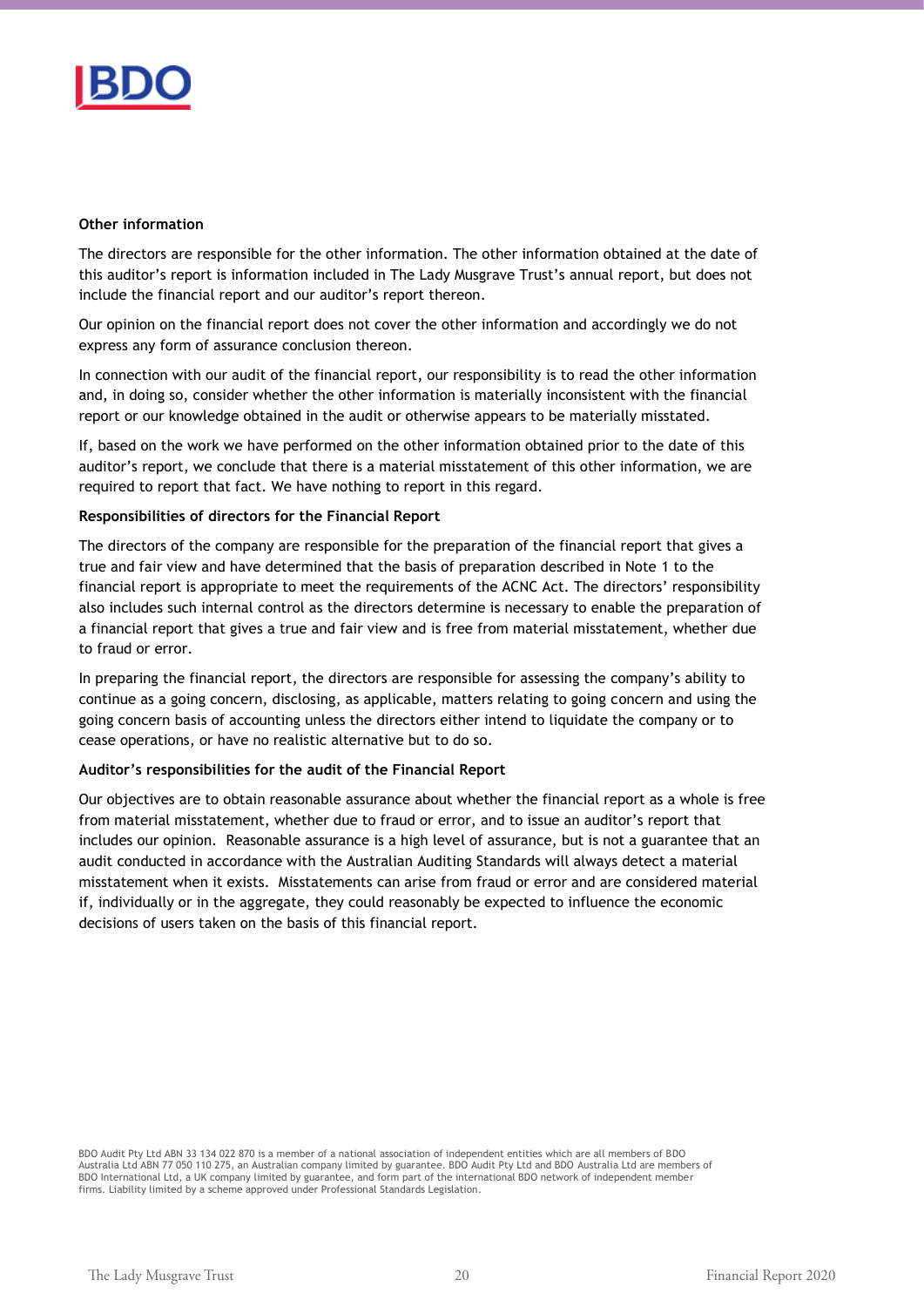

A further description of our responsibilities for the audit of the financial report is located at the Auditing and Assurance Standards Board website (http://www.auasb.gov.au/Home.aspx) at: http://www.auasb.gov.au/auditors\_responsibilities/ar4.pdf

This description forms part of our auditor's report.

**BDO Audit Pty Ltd**

 $B\infty$ 16 Color

**K L Colyer** Director

Brisbane, 30 April 2021

BDO Audit Pty Ltd ABN 33 134 022 870 is a member of a national association of independent entities which are all members of BDO Australia Ltd ABN 77 050 110 275, an Australian company limited by guarantee. BDO Audit Pty Ltd and BDO Australia Ltd are members of<br>BDO International Ltd, a UK company limited by guarantee, and form part of the internatio